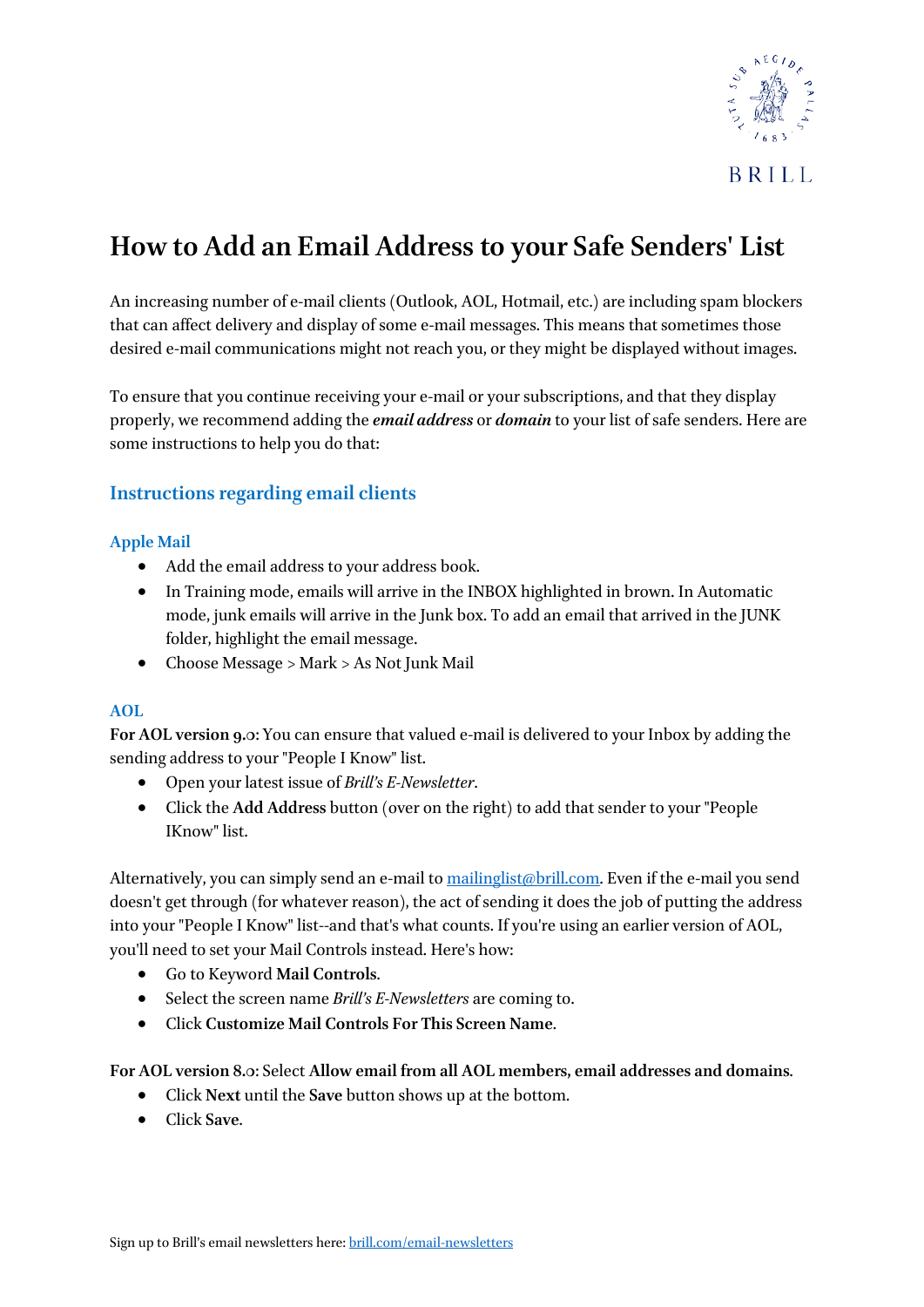

**For AOL version 7.0**: In the section for "exclusion and inclusion parameters", **include** the domain of the "From" address (jangomail.com).

#### **Yahoo**

To ensure that *Brill's E-Newsletters* are delivered to your Yahoo Inbox (not the Bulk Mail folder), you can instruct Yahoo to filter it to your Inbox. Here's how:

- Open your Yahoo mailbox.
- Click **Mail Options**.
- Click **Filters**.
- Next, click **Add Filter**.
- In the top row, labeled **From header:**, make sure **contains** is selected in the pull-down menu.
- Click in the text box next to that pull-down menu, then enter the address [mailinglist@brill.com.](mailto:mailinglist@brill.com)
- At the bottom, where it says **Move the message to**, select **Inbox** from the pull-down menu.
- Click the **Add Filter** button again.

# **Hotmail**

If you're using Hotmail, you can ensure that *Brill's E-Newsletters* are delivered to your Inbox by adding the "From" address to your **Safe List**. Here's how:

- Log on and click the **Mail** tab to get into your mailbox.
- Click **Options** (it's over at the top right, next to **Help**).
- Click **Junk e-Mail Protection**.
- Select **Safe List**.
- In the space provided, enter the address  $\frac{\text{mailinglist}}{\text{obj}(1)}$ .com.
- Click **Add**.
- When you see the address you entered in the Safe List box, click **OK**.

Alternatively, you can add the "From" address to your Contacts list:

- Open the most recent e-mail from Brill.
- Click the **Save Address** button. (It's over to the right in the line of options just above the email.)
- Click **OK**.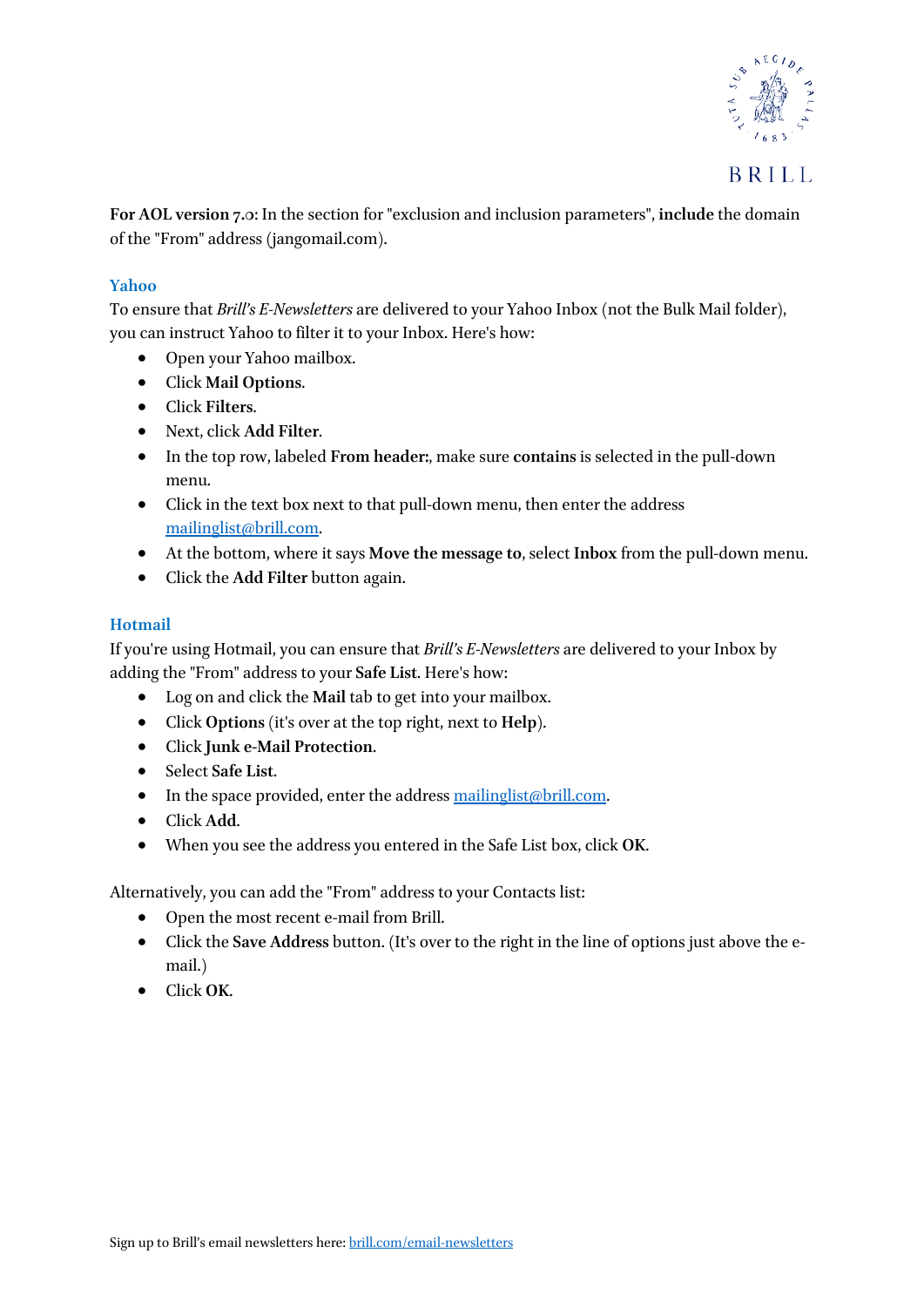

# **Outlook 2003**

If you're using Outlook 2003 for your e-mail, you can make sure *Brill's E-Newsletters* are delivered to your Inbox by letting Outlook know you consider it safe. There are a few ways you can do this:

• Open any e-mail from Brill, then add the sender [\(mailinglist@brill.com\)](mailto:mailinglist@brill.com) or the sender's domain (jangomail.com) to your Safe List.

#### Or…

• Add the address [mailinglist@brill.com](mailto:mailinglist@brill.com) to Personal Contacts in your Outlook Address Book.

Or…

• Open any e-mail from Brill, then select **Mark as Not Junk**.

# **Earthlink**

If you're using Earthlink, you can make sure *Brill's E-Newsletters* are delivered to your Inbox by adding the sending address to your Address Book. Here's how:

- Click on **Address Book** (it's over on the left, below your Folders).
- When your Address Book opens, click the **Add** button.
- On the Add Contact screen, find the **Internet Information** box.
- Enter the address [mailinglist@brill.com](mailto:mailinglist@brill.com) into the top **Email** box.
- Click **Save**.

# **MSN**

If you're using **MSN version 9** for your e-mail, you can make sure *Brill's E-Newsletters* are delivered to your Inbox by adding the sending address to your Safe List. Here's how:

- Click on **Settings: E-mail | Junk e-mail** (it's at the bottom left of the screen, just above **Calendar**).
- On the E-mail settings screen, click **Junk E-Mail Guard**.
- Select **Safe List**.
- In the space provided under "Add people to the safe list", enter the address [mailinglist@brill.com.](mailto:mailinglist@brill.com)
- Click **Add**.

For **older versions of MSN**, you add our sending address to your Safe List like this:

- Click on **E-mail settings** (it's at the bottom left of the screen, just above **Calendar**).
- On the E-mail settings screen, click **Junk Mail**.
- Select **Safe List**.
- Click **Add an item to this list**.
- When the **Add To Safe List** box appears, enter the address [mailinglist@brill.com.](mailto:mailinglist@brill.com)
- Click **Add**.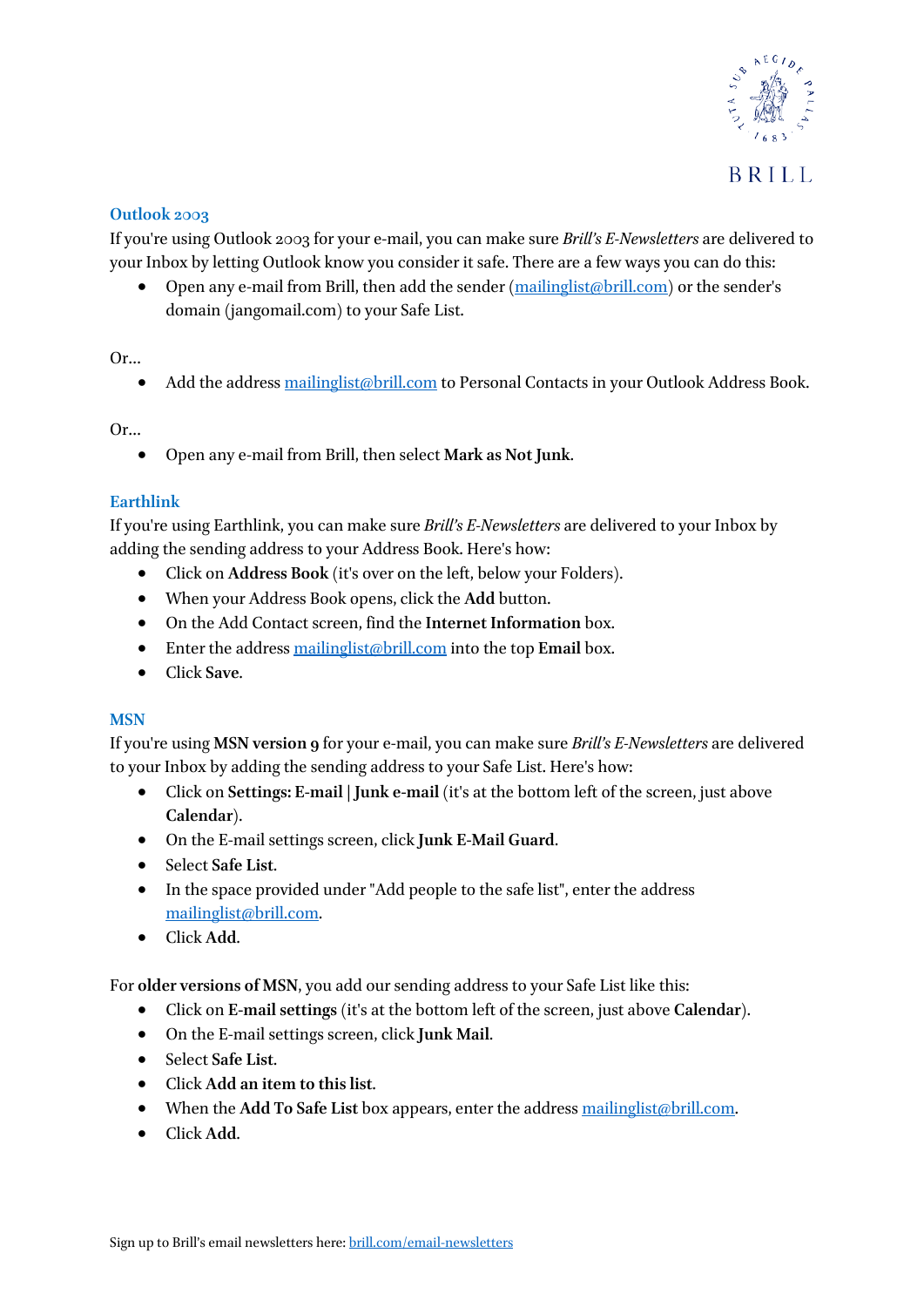

#### **Verizon**

If you're using Verizon for e-mail, you can ensure that *Brill's E-Newsletters* are delivered to your Inbox by adding the "From" address to your Safe List. Here's how:

- Go to your Verizon Inbox.
- Click **Options**.
- Select the **Block Senders** tab (near the top of the screen).
- On the Block Senders screen, you'll see both a "Block Sender List" and a "Safe List". In the space where it says, "Enter e-mail address or sub domain to always accept even if the domain is blocked", enter the address mailinglist@brill.com.

#### **Gmail**

If you're using Google's Gmail for e-mail, you can ensure that *Brill's E-Newsletters* are delivered to your Inbox by either adding the sending address to your Contacts list or by marking any incorrectly filed e-mail as "Not Spam". Here's how:

- Open the latest issue of the e-mail you want to whitelist.
- Click the **More Options** link. It's on the title line of the e-mail, over on the right, next to the date. (If you see "Hide Options" instead, then you already have the extra options visible and can just skip this step.)
- When the extra options are visible (just below the subject line), click the **Add sender to contacts list** link.

Alternatively, you can just send an e-mail to [mailinglist@brill.com,](mailto:mailinglist@brill.com) and that will add the address to your Contacts list automatically.

Even if the e-mail you send doesn't get through (for whatever reason), the act of sending it does the job of putting the address into your Contacts list--and that's what counts. If one of your *Brill E-Newsletters* has been filtered into the Spam folder, you can prevent that ever happening again:

- Click on the **Spam** link to open your Spam folder.
- Click on the wrongly filtered e-mail to open it.
- Click the **Not Spam** button at the top of the e-mail (right next to "Delete Forever").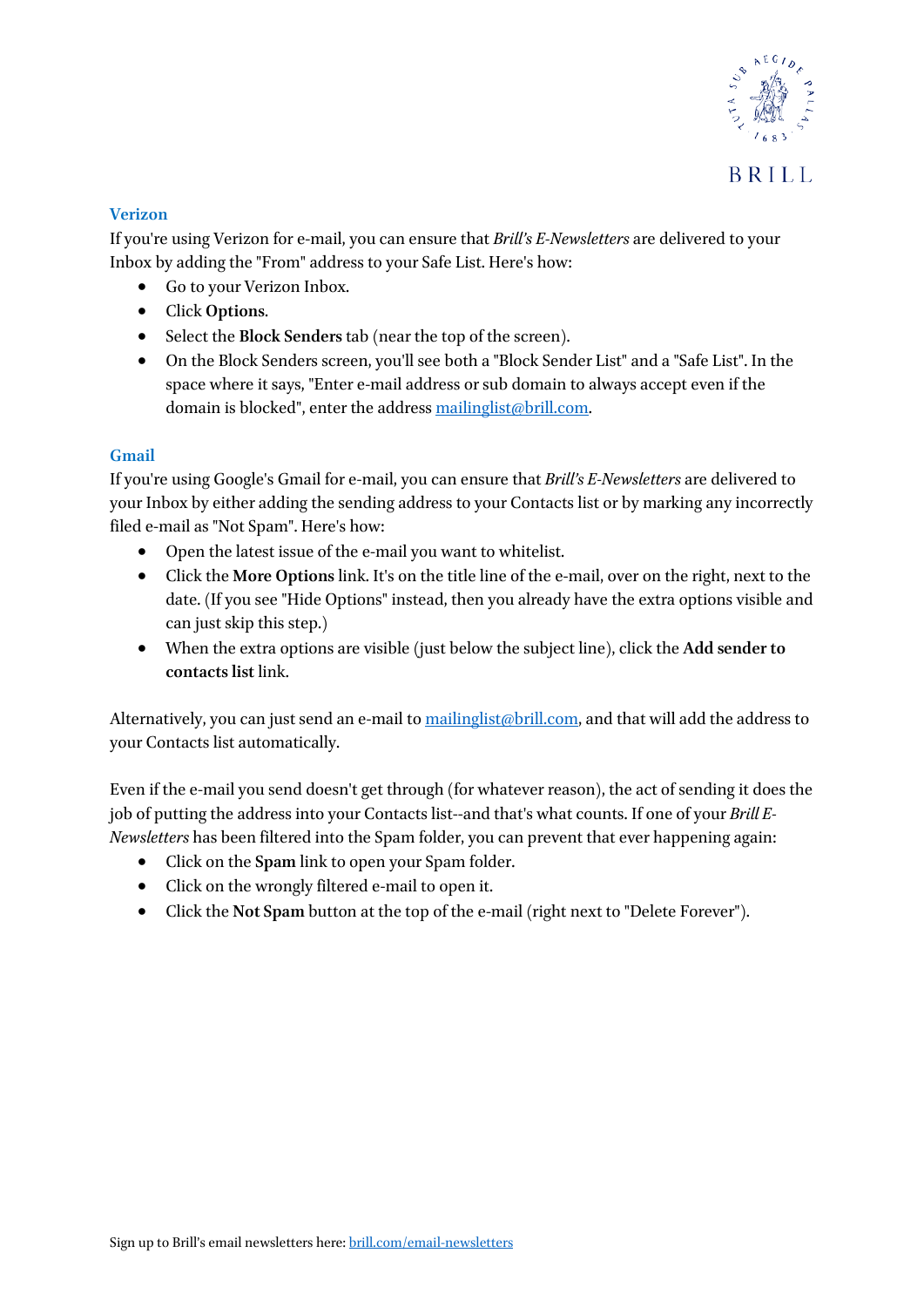

# **Instructions regarding spamfilters**

#### **SpamCop**

If you're using SpamCop to filter your incoming e-mail, you can exempt *Brill's E-Newsletters* from the filtering process by adding the "From" address to your Whitelist. Here's how:

- Open your browser and go to this page[: www.spamcop.net.](http://www.spamcop.net/)
- Log into your SpamCop account.
- Click on the **Options** icon in the toolbar.
- Under *Mail Management* (in the middle), click **SpamCop Tools**.
- Select **Manage your personal whitelist**.
- Near the bottom, where it reads "Click here to add to your whitelist", click on **Click here**.
- Enter the address [mailinglist@brill.com](mailto:mailinglist@brill.com) in the first empty slot.
- Click **Submit**.

#### **SpamAssassin**

If you're using Spam Assassin to filter your incoming e-mail, you can exempt *Brill's E- Newsletters*  from the filtering process by adding the "From" address to the Whitelist in your User Preferences. Here's how:

- Search your hard drive for the **spamassassin** folder, then open it.
- In that folder should be a file named *user prefs*. Open it with a text editor (Notepad, for example). If there is no such file, you can create it. The detailed instructions are at [http://spamassassin.taint.org/doc/Mail\\_SpamAssassin\\_Conf.html.](http://spamassassin.taint.org/doc/Mail_SpamAssassin_Conf.html)
- Make a new (blank) line in the file. On that line, enter **whitelist\_from**, followed by the address [mailinglist@brill.com](mailto:mailinglist@brill.com)
- Save the file and close it.

#### **Spamkiller**

If you're using McAfee's Spamkiller to filter your incoming e-mail, you can exempt *Brill's E-Newsletters* from the filtering process by adding the "From" address to your list of Friends. Here's how:

- On the Spamkiller sidebar, click **Friends**.
- Click **Add**.
- Enter the address [mailinglist@brill.com](mailto:mailinglist@brill.com)
- Click the **OK** button.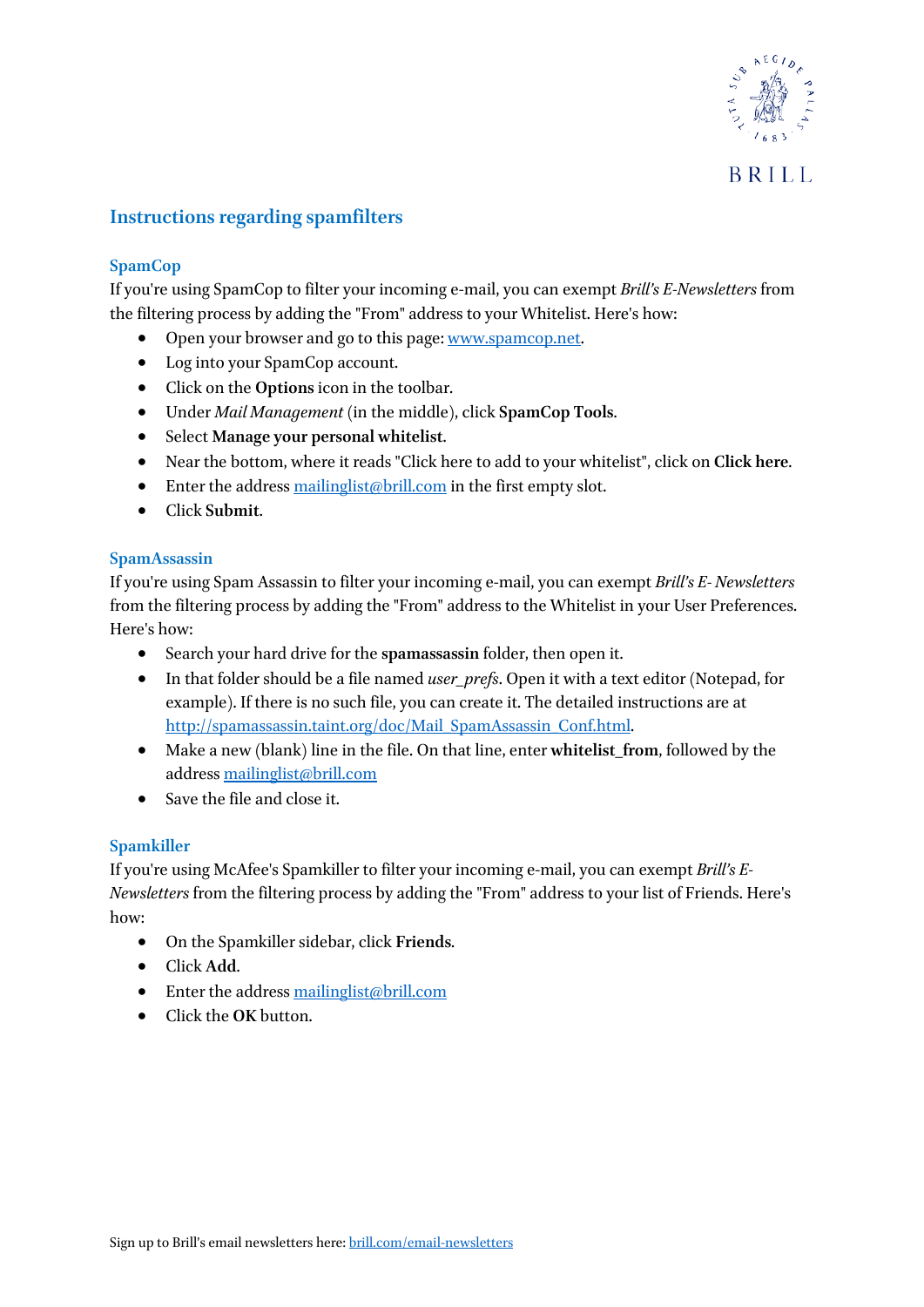

#### **Mailblocks**

If you're using Mailblocks to filter your incoming e-mail, you can exempt *Brill's E-Newsletters* from the filtering process by adding the "From" address to your "Accept Mail From" list of addresses. Here's how:

- In Mailblocks, click the **Addresses** tab.
- Select **New**.
- Enter the address [mailinglist@brill.com.](mailto:mailinglist@brill.com)
- In the *Receiving Options*, select **Accept Mail From This Address**.
- In the *Other Options*, make sure **Display in People Picker** is *not* selected.
- Click **Submit**.
- Click **OK**.

# **MailShield**

If you're using MailShield to filter your incoming e-mail, you can exempt *Brill's E-Newsletters* from the filtering process by adding the "From" address to your list of Friends. Here's how:

- On the MailShield toolbar, click **Friends**.
- Click **Add**.
- Enter the address [mailinglist@brill.com.](mailto:mailinglist@brill.com)
- Click the **OK** button.

# **MailWasher**

If you're using MailWasher to filter your incoming e-mail, you can exempt valued e-mail from the filtering process by adding the address [mailinglist@brill.com](mailto:mailinglist@brill.com) to your list of Friends. Here's how:

- In MailWasher, select **Tools**.
- Select **Blacklist & Friends**.
- On the right-hand side is the "Friends" list. Click the Friends **Add** button.
- Select **Plain email address**.
- Enter the address [mailinglist@brill.com](mailto:mailinglist@brill.com) then click **OK.**
- Click **OK** again.

# **CleanMyMailbox**

If you're using CleanMyMailbox to filter your incoming e-mail, you can exempt *Brill's E-Newsletters*  from the filtering process by adding our "From" address to your Whitelist. Here's how:

- Click the **Whitelist** button.
- Add to the list the addres[s mailinglist@brill.com.](mailto:mailinglist@brill.com)
- Click the **Submit List** button.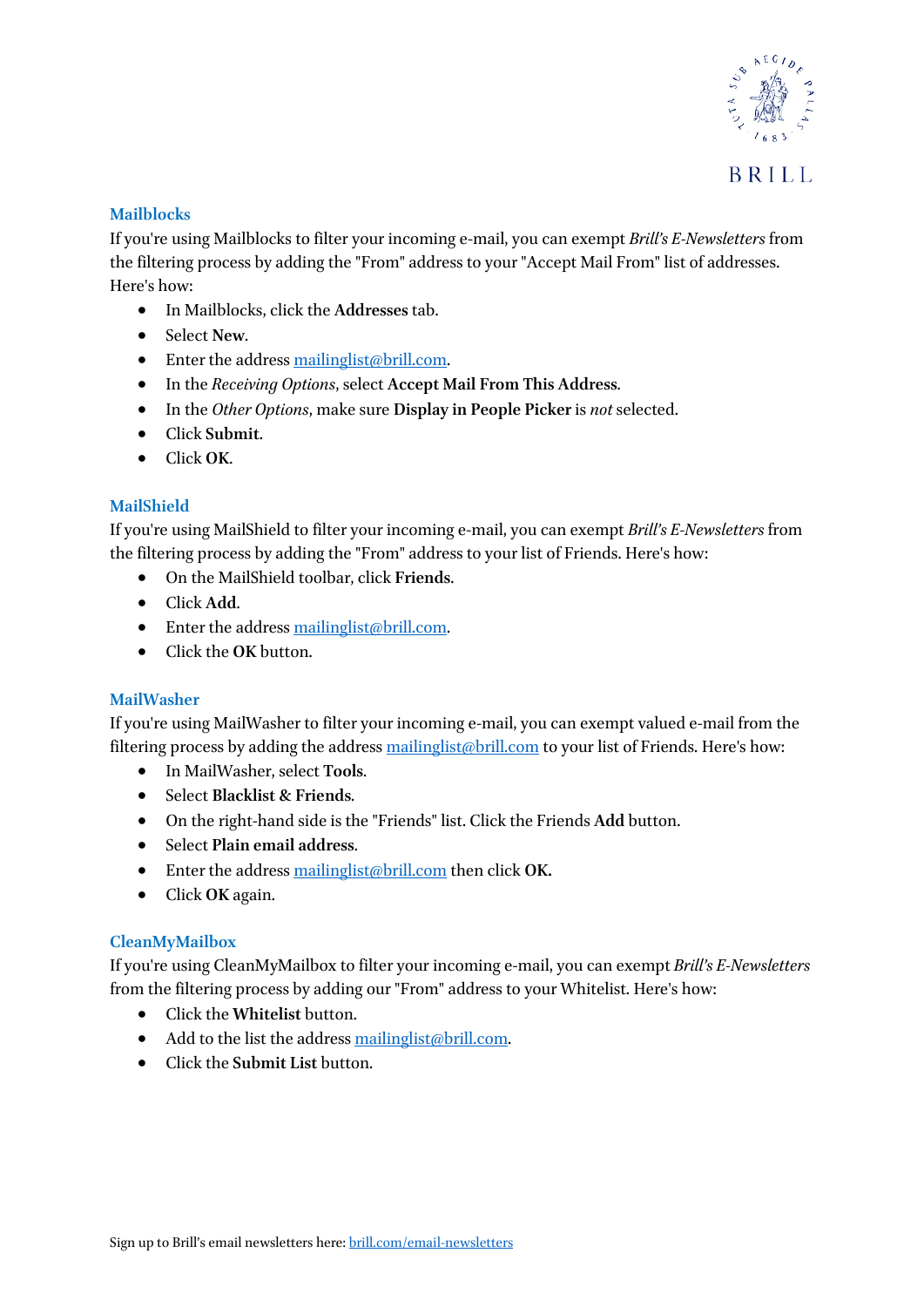

#### **Oddpost**

If you're using Oddpost to filter your incoming e-mail, you can exempt *Brill's E-Newsletters* from the filtering process by marking it as "Not Spam"--but only if it has been incorrectly identified as spam in the first place. Here's what to do:

- Find any e-mail from Brill that's in your **Probably Spam** folder.
- Click on that e-mail to select it.
- Click the **Move to Inbox and Mark as Not Spam** button.

#### **Spam Inspector**

If you're using Spam Inspector to filter your incoming e-mail, you can exempt *Brill's E-Newsletters*  from the filtering process. Here's how:

- Open Outlook.
- On the Spam Inspector menu or toolbar, find and select **Manage Friends List**.
- In the *Add a New Friend* area, select **E-mail**.
- Enter the address [mailinglist@brill.com.](mailto:mailinglist@brill.com)
- Click the  $\ge$  (add) button.
- Click **Close**.

### **Spam Interceptor**

If you're using Spam Interceptor to filter your incoming e-mail, you can exempt *Brill's E-Newsletters* from the filtering process. by adding the address [mailinglist@brill.com](mailto:mailinglist@brill.com) to your list of Trusted senders. Here's how:

- Open Spam Interceptor and select **Authentication Lists**.
- Click **Trusted**.
- Enter the address [mailinglist@brill.com.](mailto:mailinglist@brill.com)
- Click **Add**.

# **Spam Sleuth**

If you're using Spam Sleuth to filter your incoming e-mail, you can exempt *Brill's E-Newsletters*  from the filtering process by adding the address [mailinglist@brill.com](mailto:mailinglist@brill.com) to your list of Friends. Here's how:

- Open Spam Sleuth.
- From the **File** menu, select **Configure**.
- In the *Friends* category, make sure **Active** is selected.
- In the space provided for the list, make a new (blank) line and on it enter the address [mailinglist@brill.com.](mailto:mailinglist@brill.com)
- Click **OK**.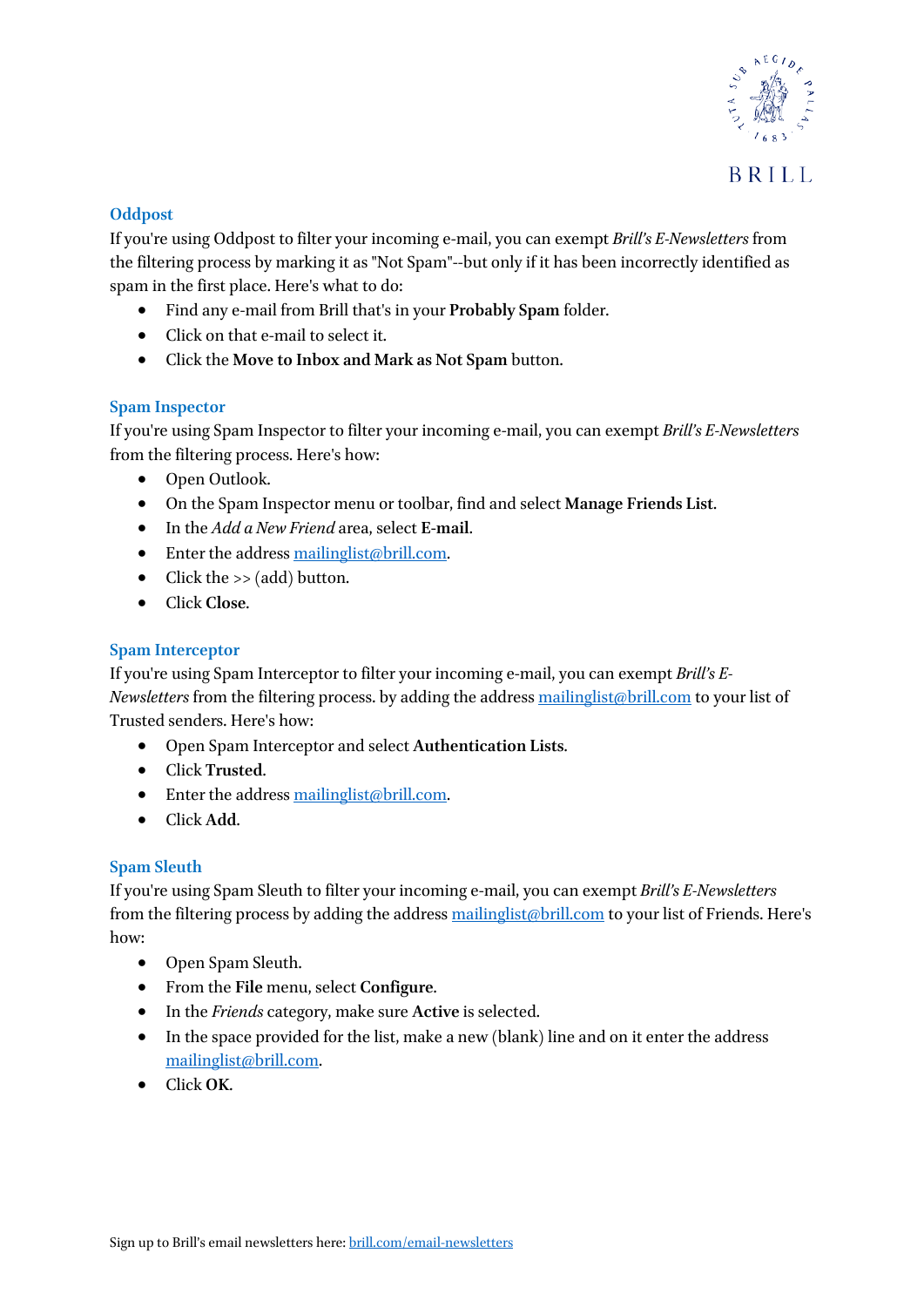

#### **SpamButcher**

If you're using Spam Butcher to filter your incoming e-mail, you can exempt *Brill's E-Newsletters*  from the filtering process by adding the address [mailinglist@brill.com](mailto:mailinglist@brill.com) to your Know Senders list. Here's how:

- Open Spam Butcher and click the **Configure** button.
- Select the **Known Senders** tab.
- Under *Known Good Senders and Recipients*, click **Add**.
- Enter the address [mailinglist@brill.com](mailto:mailinglist@brill.com) and click **OK**.
- Click **OK**.

#### **Spameater**

If you're using Spameater to filter your incoming e-mail, you can exempt *Brill's E-Newsletters* from the filtering process by adding the address brillmktg@jangomail.com to your list of Approved Senders. Here's how:

- On the Spameater sidebar, click **Filters**.
- Select the **Approved Senders** tab.
- Click **Add Filter**.
- In the *Address* space, enter the addres[s mailinglist@brill.com.](mailto:mailinglist@brill.com)
- For *Address Type*, select **Full Email Address**.
- Click **OK**.

# **SpamNet**

If you're using Cloudmark's SpamNet to filter your incoming e-mail, you can exempt *Brill's E-Newsletters* from the filtering process by adding the address brillmktg@jangomail.com to your Whitelist. Here's how:

- Open your Outlook Inbox.
- On the *Cloudmark SpamNet* toolbar, click **Options**.
- Click **Advanced**.
- Select the **Whitelist** tab.
- Click the **Add** button.
- Enter the address [mailinglist@brill.com](mailto:mailinglist@brill.com) and click the **OK** button.
- Click **OK** again, then **Yes**, then **OK** one last time.

# **SpamPal**

If you're using SpamPal to filter your incoming e-mail, you can exempt *Brill's E- Newsletters* from the filtering process by adding the address brillmktg@jangomail.com to your Whitelist. Here's how:

- When SpamPal is running, find the **SpamPal** icon in your Windows system tray and rightclick on it.
- Select **Add to Whitelist** .
- Enter the address [mailinglist@brill.com](mailto:mailinglist@brill.com)
- Click **Add** .